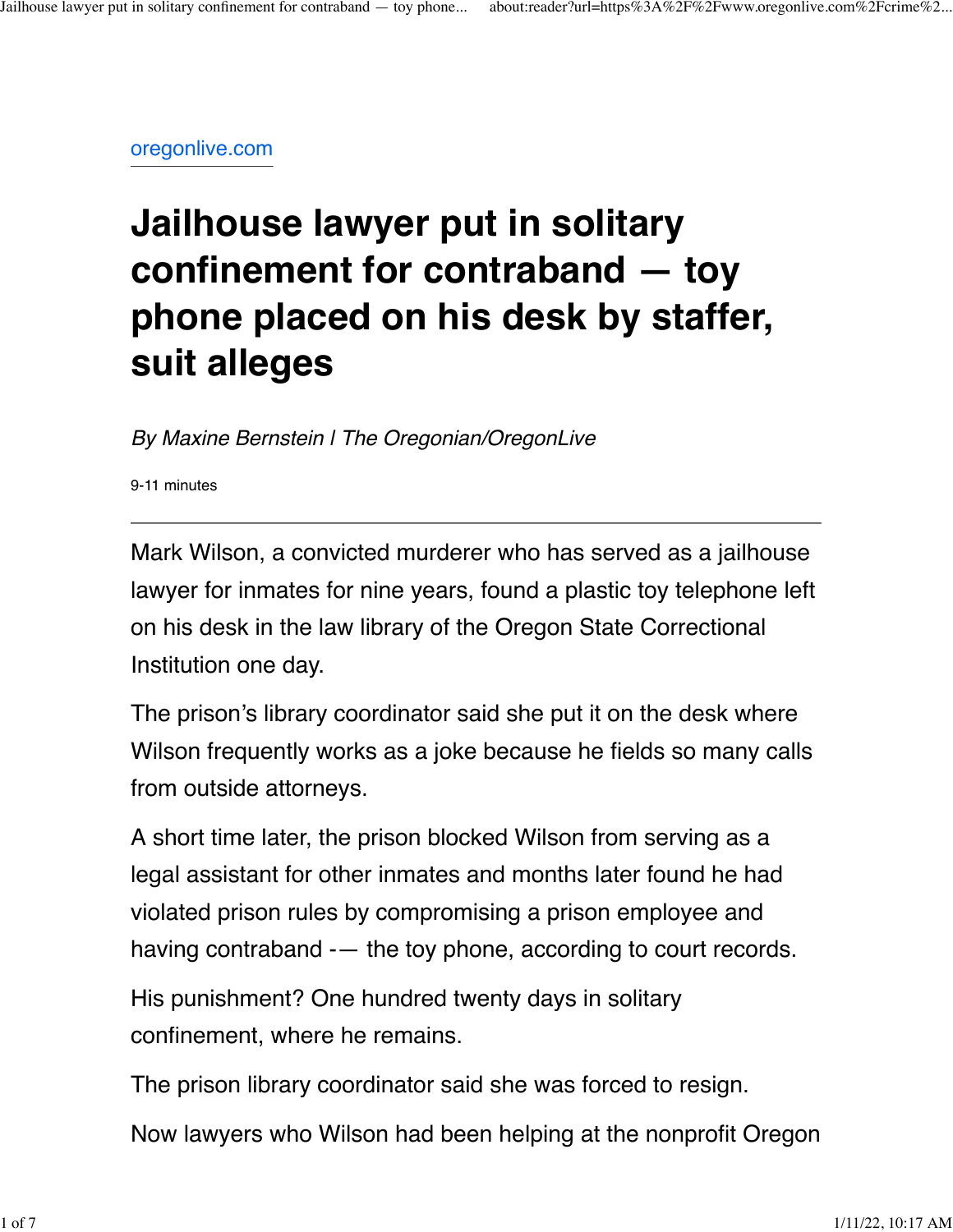Justice Resource Center have filed a federal civil rights lawsuit against Oregon Department of Corrections officials, alleging they violated Wilson's free speech and due process rights under the First and Fourteenth amendments.

They allege the corrections officials retaliated against Wilson for his legal advocacy on behalf of other prisoners — particularly his work helping lawyers who sued the corrections department, contending it failed to take adequate safety precautions for inmates during the COVID-19 pandemic. [A judge in February](https://www.oregonlive.com/coronavirus/2021/02/coronavirus-in-oregon-judge-orders-inmates-be-prioritized-for-covid-19-vaccines-23-new-deaths-reported-statewide.html) [ordered the state prison system](https://www.oregonlive.com/coronavirus/2021/02/coronavirus-in-oregon-judge-orders-inmates-be-prioritized-for-covid-19-vaccines-23-new-deaths-reported-statewide.html) to offer all inmates a vaccine as a result of the legal action.

The suit on behalf of Wilson alleges he was disciplined on a trumped-up misconduct case because of his help with litigation against correction officials, chilling his ability to advocate for other prisoners and himself.

"They did not like that he was a positive force for prisoner rights. They did not like that he was effective as a legal library assistant," attorneys Juan C. Chavez and Franz H. Bruggemeier wrote in the suit. "They did not like that other prisoners respected him and sought his advice."

Wilson's lawyers also have filed a temporary restraining order, seeking a judge's ruling that would force the corrections department to erase the disciplinary findings against their client, release him from segregation and put him back into regular housing.

"I was assisting people in suing the Department of Corrections, and somebody is mad about that," Wilson said, speaking by phone Tuesday from the Salem prison on his 85th day of solitary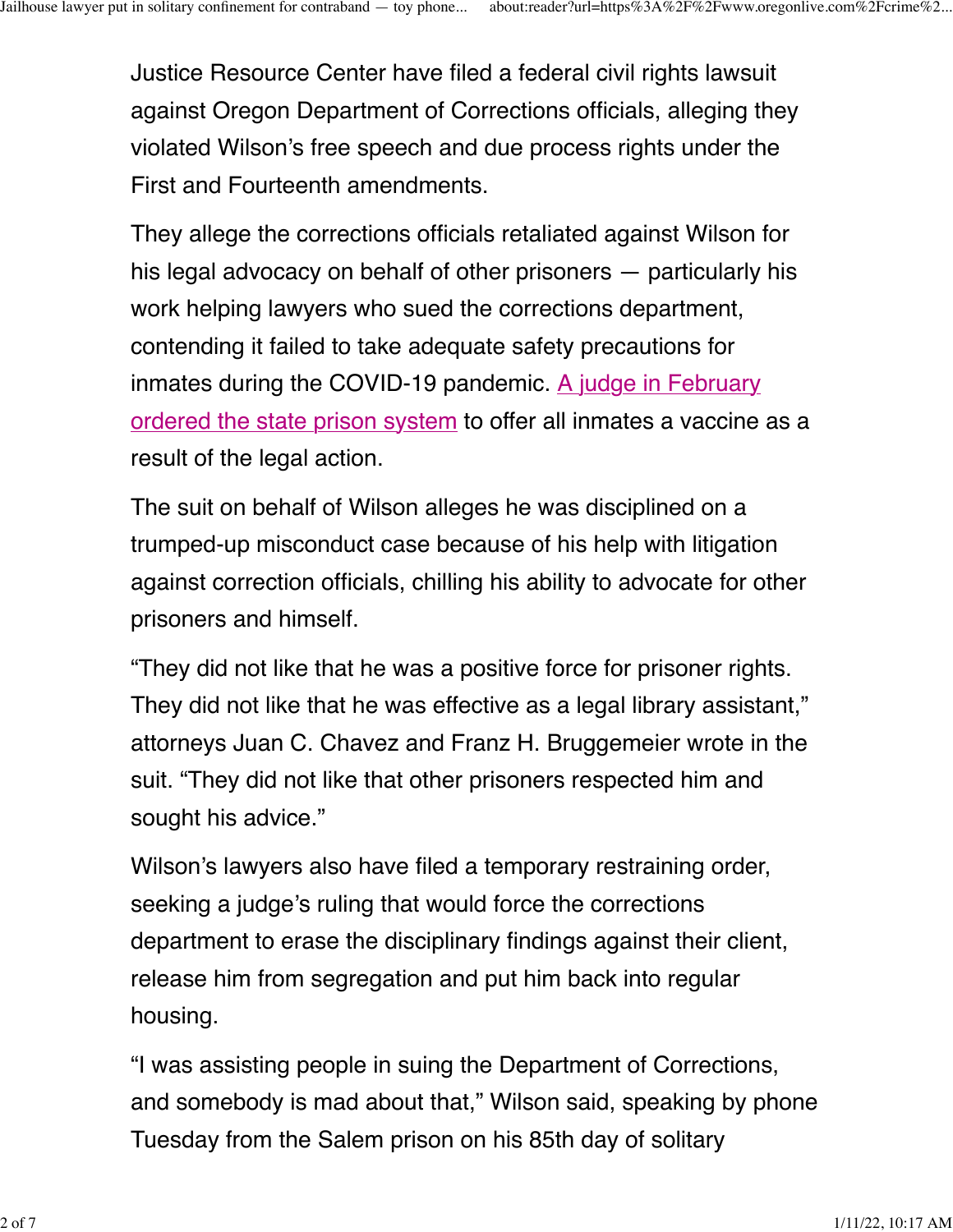confinement.

Jennifer Black, an Oregon Department of Corrections spokesperson, said she could not comment on the details of the pending litigation.

But she said the department "takes all allegations of adults in custody compromising employees extremely seriously. When an employee is compromised, their actions will impact the safety and security of all who live and work in Oregon's prisons and hinder the agency's ability to meet its mission. The importance of these boundaries cannot be overstated, and DOC works tirelessly to ensure adherence by all employees, contractors, and volunteers."

The corrections department misconduct report found Wilson possessed contraband, including an "unauthorized plastic child's toy phone" and thumb drives with legal material in his work area. The items weren't authorized and "created a threat to the safety, security, or orderly operations of the facility," according to the report.

Wilson said he was appointed in 2012 to work five days a week as a legal assistant in the prison. He'd help other inmates on their cases or help schedule calls with their lawyers. Any calls from outside lawyers would first go to the library coordinator Pam McKinney, his boss in the library, Wilson's lawyers said.

McKinney, who resigned in April after working for the state corrections department since 1996 and as the library coordinator in the Oregon State Correctional Institution's law library since 2017, said she was shocked that prison inspectors considered the plastic toy phone to be contraband.

"The phone was mine - it was not given to (adult in custody)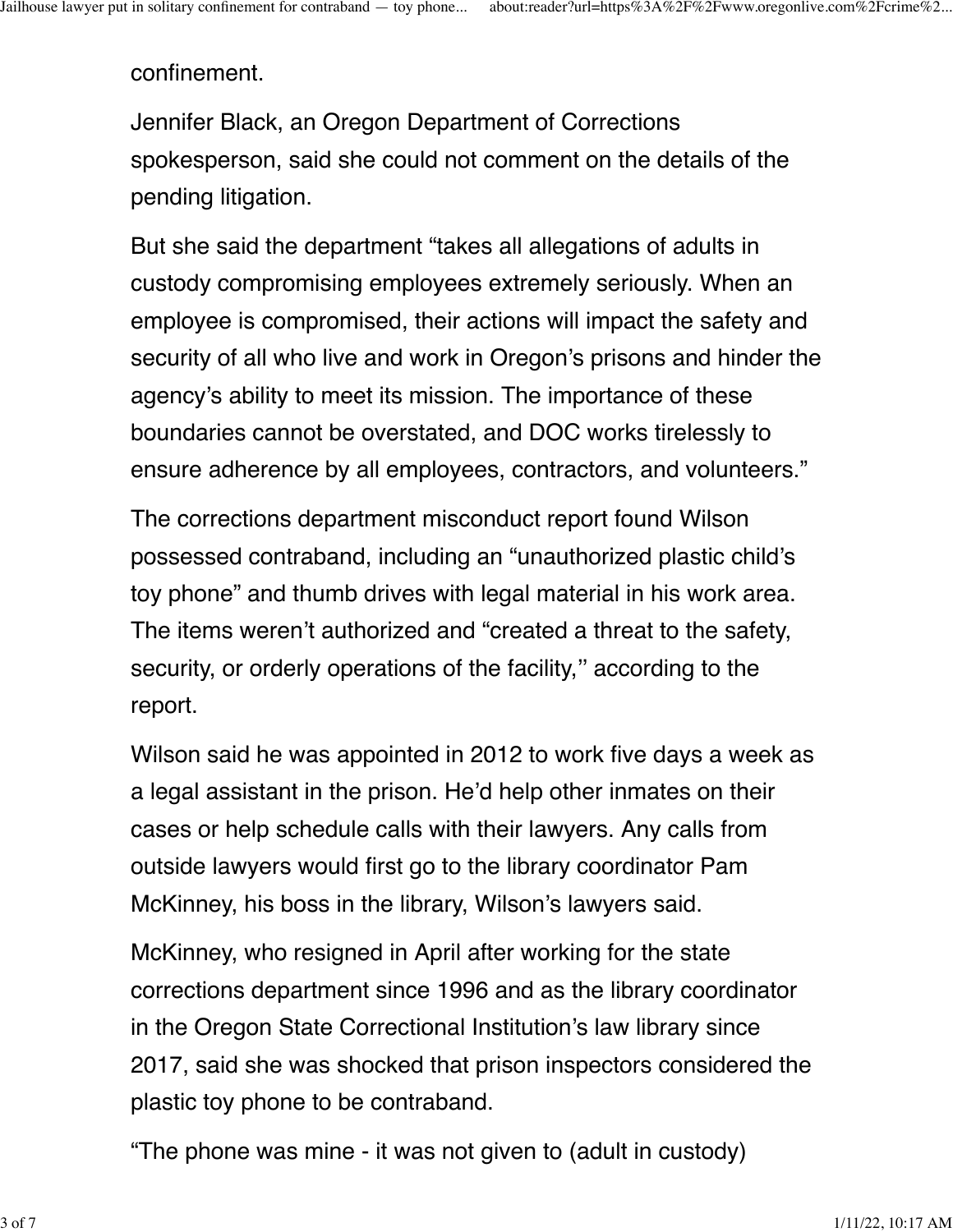Wilson as his own," she wrote in a sworn declaration.

She said she placed it on Wilson's desk "as a kind of joke because he would get so many calls from lawyers."

"I pointed out that the phone was a 'baby phone,' the kind that has eyes, wheels, and can be pulled as a pull toy," McKinney wrote in her statement.

McKinney said she brought in the toy as way to create a more relaxed, welcoming culture behind bars, a practice the corrections department emphasized with staff just before the pandemic and referred to as "the Oregon Way," according to her statement. She said she also put up seasonal holiday decorations and posters in the library, dressed up in a reindeer costume one time and even brought in fake reindeer antlers for inmates.

She had placed a two-gallon fishbowl with fish in the prison law library but was asked to remove it after about six months when another employee asked to bring their "emotional support animal" to work. McKinney said her supervisor as consolation then gave her a "fake plastic tank" with plastic fish, which she kept in the library.

The suit names as a defendant the lead prison investigator Jerry Plante, who wrote in Wilson's misconduct report that he had reviewed hundreds of emails that the prison law library coordinator had sent and received from "individuals at an outside justice resource firm," associated in some way with Wilson, between January 2020 and January of this year.

The library coordinator's emailing of attached legal documents to lawyers saved Wilson \$387.40 in copy costs, which the prison found to be a violation, according to Wilson's misconduct report.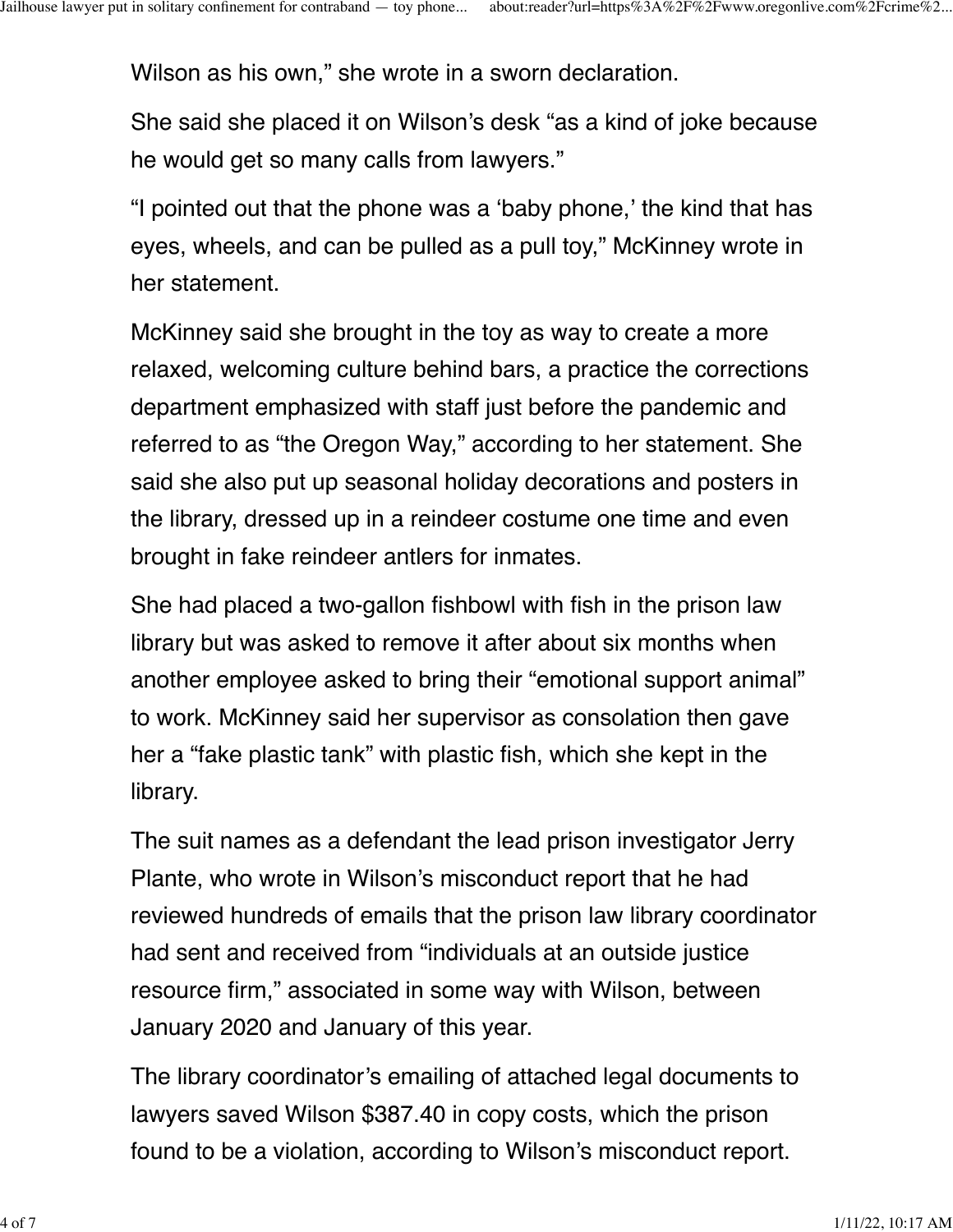McKinney said she helped send legal documents to attorneys for Wilson because the prison was on a modified lockdown due to the pandemic and was experiencing significant mail delays. She said Plante later criticized her for not reading the legal documents, though she informed him that staff aren't supposed to be reading inmates' legal mail.

McKinney said she received minimal training on how to run the law library and had little supervision. She said her supervisor approved her sending legal documents for an inmate by email to the state Department of Administrative Services after the documents hadn't arrived by usual postal mail. For that reason, she said she allowed Wilson to give her documents to send to attorneys that she'd scan and email to lawyers after she'd "fan through" them to make sure they were, in fact, legal material. She'd also set up calls between attorneys and inmates, she said.

"There was no special treatment in this regard," she wrote in her declaration, noting what she did was "a matter of practicality and getting things done."

The library coordinator said Wilson never behaved inappropriately in the legal library.

"I strongly believe that DOC disapproves of ... Wilson's lawsuits and legal actions, and that I am collateral damage," McKinney said.

McKinney resigned after what she described as a four-hour grilling by corrections employees and given the choice to "[e]ither resign or lose the [retirement] money match," according to Wilson's suit.

Wilson, now 52, was convicted in the notorious double murder of a Terrebonne couple during a home robbery in 1987. He was 18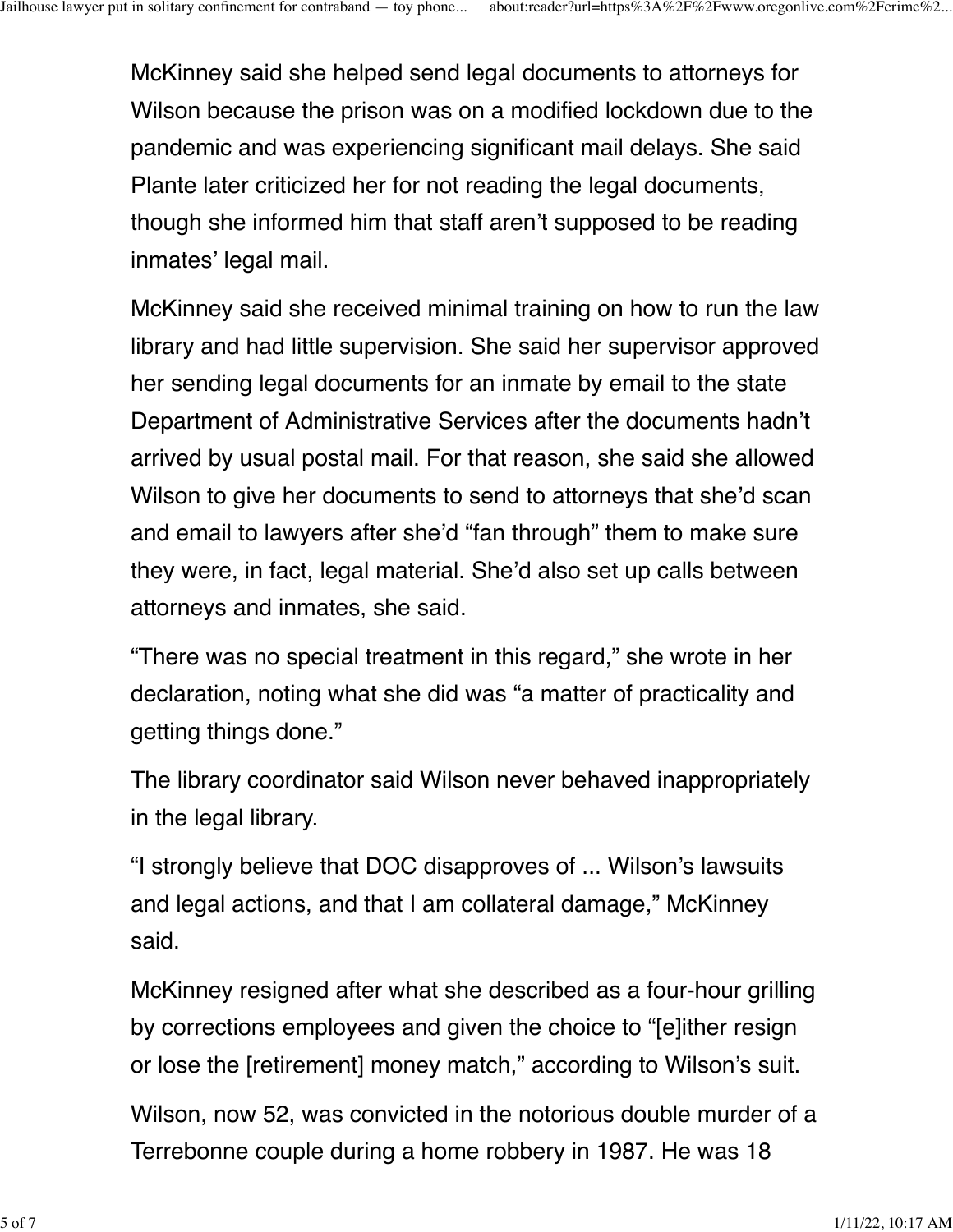when he shot Rod Houser 20 times with a .22-caliber rifle on the front porch of the couple's house in the middle of the night. A codefendant killed Houser's wife. Wilson confessed soon afterward and pleaded guilty to aggravated murder and felony murder. He was sentenced in 1988 to two consecutive life terms with the possibility of parole. He has [a tentative release date](https://www.oregonlive.com/crime/2020/05/man-convicted-in-notorious-central-oregon-killings-wanted-immediate-release-parole-board-says-7-more-years.html) in January 2025.

Wilson said he taught himself law when he first arrived in prison.

Bobbin Singh, executive director of the Oregon Justice Resource Center, said Wilson has become a "voice for people inside" prison to advocate for better conditions and treatment of inmates and is considered a special adviser to the center. He's the first inmate to serve on a legislative prison education work group. He [graduated](https://www.oregonlive.com/crime/2019/11/deschutes-county-da-stuns-victims-family-when-he-tells-parole-board-convicted-killer-mark-wilson-can-be-rehabilitated.html) [from the University of Oregon in June 2019,](https://www.oregonlive.com/crime/2019/11/deschutes-county-da-stuns-victims-family-when-he-tells-parole-board-convicted-killer-mark-wilson-can-be-rehabilitated.html) having taken college courses in prison, and served as a teaching assistant for the program.

Singh said he's disturbed that the corrections investigator closely reviewed the legal documents seized from Wilson despite the "expectation of privacy" regarding legal material shared between lawyers and their clients.

Wilson and his lawyers also criticized Wilson's punishment, noting that 120 days in solitary confinement is considered the harshest punishment usually reserved for inmates who commit violent assaults behind bars.

"Other legal assistants are afraid to do the kind of work I was doing now because they're afraid they'll face what happened to me," Wilson said.

-- Maxine Bernstein